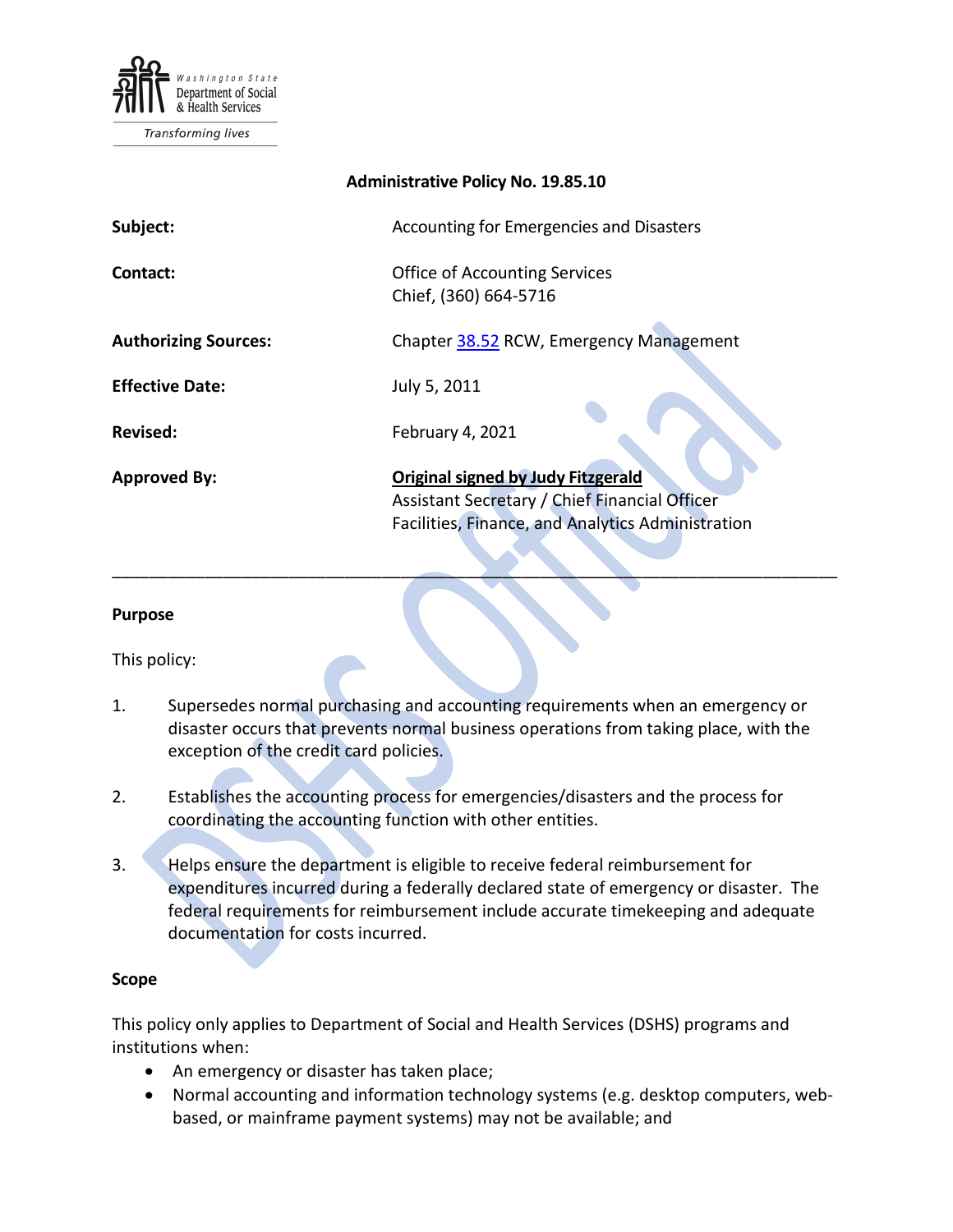> • It is not anticipated that they will become available in time to support mission essential functions in operation.

# **Additional Guidance**

Governor's website, newsroom [Proclamations](http://www.governor.wa.gov/office-governor/official-actions/proclamations) DSHS Administrative Policies

[09.11,](http://one.dshs.wa.lcl/Policies/Administrative/DSHS-AP-09-11.pdf) Emergency Management

[09.15,](http://one.dshs.wa.lcl/Policies/Administrative/DSHS-AP-09-15.pdf) Continuity of Operations

[13.08,](http://one.dshs.wa.lcl/Policies/Administrative/DSHS-AP-13-08.pdf) Purchased Goods and Services

[13.18,](http://one.dshs.wa.lcl/Policies/Administrative/DSHS-AP-13-18.pdf) Credit Cards – Obtaining and Safeguarding

[13.19,](http://one.dshs.wa.lcl/Policies/Administrative/DSHS-AP-13-19.pdf) Credit Cards – Purchases, Payments, and Disputes

[Collective Bargaining Agreements](http://www.ofm.wa.gov/labor/agreements/)

DSHS Emergency Management Services, [Emergency Operations Plan](http://one.dshs.wa.lcl/EM/Operations/ERP/Emergency%20Operations%20Plan%2018_SEP_01.pdf)

[DSHS Emergency Packet](http://one.dshs.wa.lcl/EM/Operations/Pages/default.aspx) List

[DSHS Forms Picker](http://forms.dshs.wa.lcl/)

03-423, Overtime Request and Authorization

03-437, DSHS Personnel Activity Report (PAR)

03-458, Time and Attendance Record (TAR)

17-185, Purchase Card Use Log

Department of Enterprise Services Policies

[130-00,](http://www.des.wa.gov/SiteCollectionDocuments/About/Procurement_reform/Policies/DES-130-00EmergencyProcurePurch.pdf) Emergency Procurement Purchases

Department of Enterprise Services [Sole Source Contracts Database](http://des.wa.gov/services/contracting-purchasing/policies-training/sole-source-contracts-database/filing-justification-samples) Washington Military Department, [Emergency Management Division \(EMD\)](http://mil.wa.gov/emergency-management-division/disaster-assistance/public-assistance) public assistance [Federal Emergency Management Agency \(FEMA\)](http://www.fema.gov/public-assistance-local-state-tribal-and-non-profit) Public Assistance

### **Definitions**

**Business unit** means staff from one or more offices, sections, divisions, or regions within an administration.

**Client** is a person who uses the services offered by the department or who receives a financial benefit based on that person's individual or family need.

**Continuity plan** (also known as continuity of operations plan or COOP) is a set of written procedures that describe the activities each DSHS program must take to sustain the delivery of its mission essential functions during periods of emergency or disaster. DSHS emergency management services prepares the continuity plan for executive administration and provides a continuity plan template for each DSHS administration. Subject matter experts within each DSHS administration are responsible for preparing their own continuity plans. Continuity plans must align vertically with guidance set forth in the DSHS emergency operations plan, as developed by DSHS emergency management services.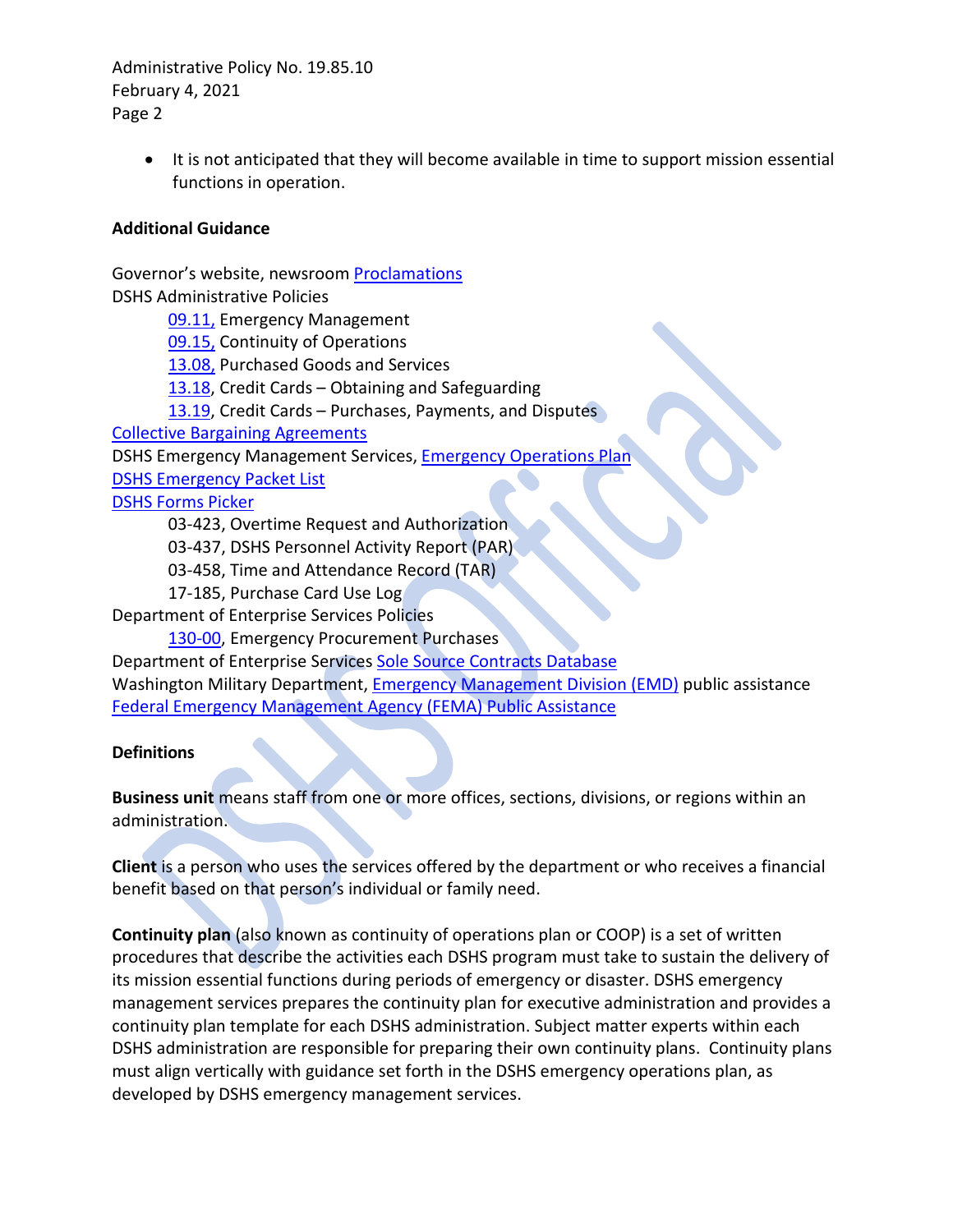**Contractor** is any person, business, non-profit, or government entity who provides services to DSHS under a contractual agreement and not as an employee of DSHS.

**Credit card** is an account issued through the card company that entitles the holder to pay for goods and services using the DSHS line of credit. The account may be a plastic card or a ghost card (a letter from the card company with the account information, instead of an actual card). DSHS uses a variety of credit card types including purchase cards, department travel cards, combo cards (purchasing + travel), and custom cards (cards with MCC templates designed to meet specific program needs).

**Department** refers to the Department of Social and Health Services (DSHS).

**DSHS emergency operations plan** refers to the document approved by the secretary, which formalizes the department's overarching approach to emergency response, continuity of operations, and communications during disruptive incidents. The DSHS emergency operations plan is developed and maintained by the DSHS emergency management services.

**DSHS payroll office** is either the office within the facilities, finance, and analytics administration that processes payroll for DSHS or the institutional payroll offices that process their own payroll.

**Emergency or disaster** is a set of unforeseen circumstances beyond the control of an agency that either: (a) presents a real, immediate threat to the proper performance of essential functions; or (b) may result in material loss or damage to property, bodily injury, or loss of life if immediate action is not taken. For this policy, emergency or disaster means normal business operations have been interrupted and the emergency response plan has been enacted.

**Emergency goods and services** are essential items needed by staff, clients, contractors, or providers for the client's benefit. For the purpose of this policy this includes, but is not limited to:

- 1. Food, shelter, and clothing.
- 2. Medical visits for diagnosis and treatment, pharmaceuticals, and related supplies.
- 3. Transportation to and from medical appointments.

**Emergency response plan** describes in writing the actions that management and employees must take immediately during an emergency or disaster to protect life-safety. Emergency response plans address incidents that are generally short term and do not interrupt DSHS ability to continue its mission essential functions. Each DSHS location should have a single, integrated emergency response plan incorporating all DSHS programs at that location as well as any non-DSHS tenants in the same building, when feasible.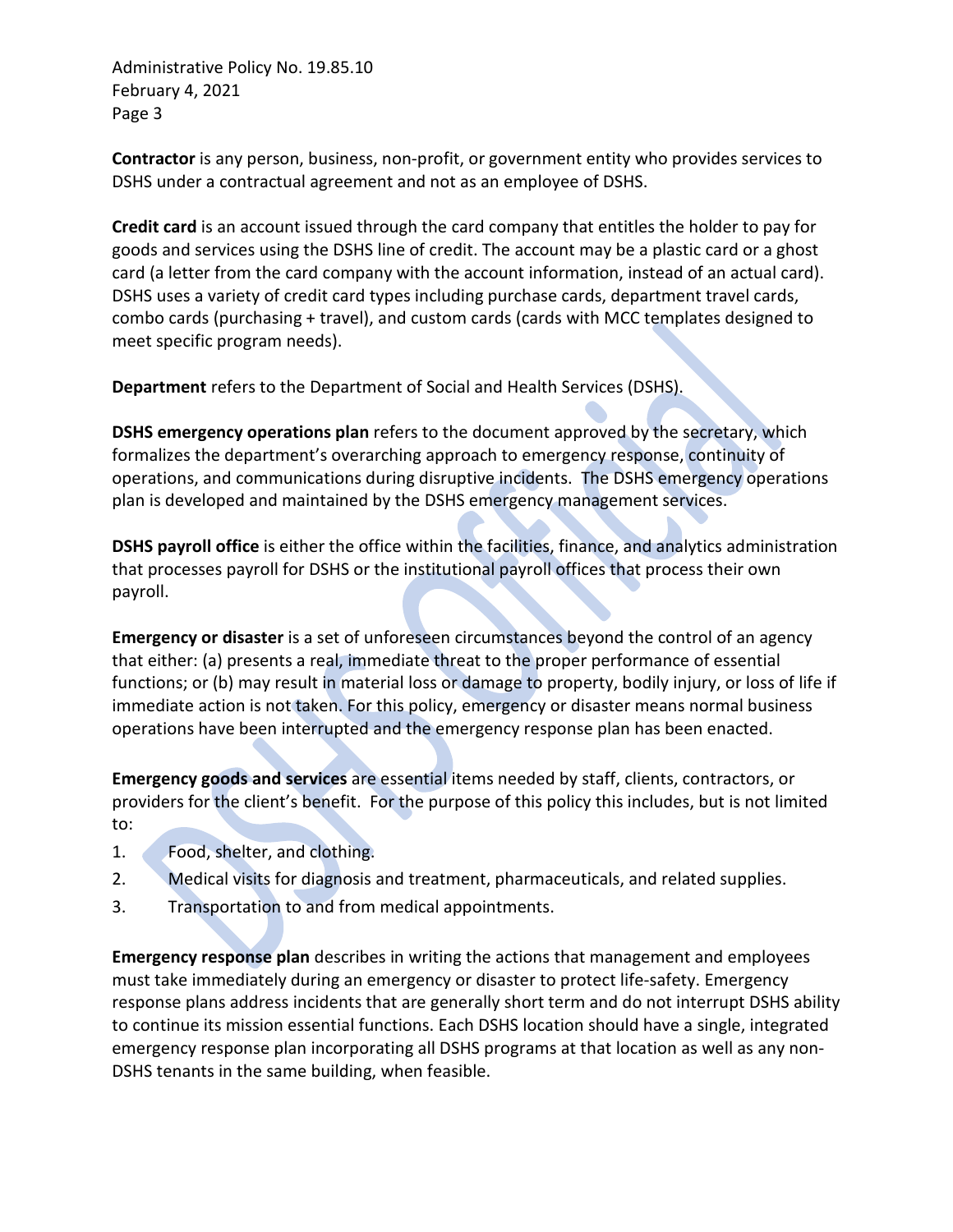**Fiscal program manager (FPM) or designee** is the individual the assistant secretary (or designee) assigns the responsibility for overseeing the accuracy of the account coding and processing of payments in the agency financial reporting system (AFRS).

**Mission essential functions** include the limited set of organization level functions that should be continued throughout, or resumed rapidly after, a disruption of normal activities.

**Program** means the affected DSHS programs, including the division, office, or staff designated by the assistant secretary or division director as being responsible for compliance with this policy.

**Provider or vendor** is any person, business, non-profit, or government entity who provides goods/services to DSHS or its clients. A vendor may or may not have a contractual agreement.

**Purchase order (PO)** is a document that authorizes the delivery of specified merchandise or the rendering of certain services. This form is used by agencies to encumber, liquidate, and authorize payment for such purchase requisition requests. For the purposes of this policy, a Purchase Order is generated from the TRACKS system.

**Resources** means the staffing assistance needed to ensure DSHS business units can continue operations and maintain adequate recordkeeping (staffing records and purchases) and accountability to ensure expenditures incurred may be eligible for federal financial reimbursement through coordination with the Washington Military Department Emergency Management Division. Each DSHS business unit is responsible for designating emergency resources in their local emergency response plan.

**Salary and benefits** are wages paid for hours worked by permanent and temporary DSHS staff.

**TRACKS** means the electronic purchasing and inventory system used within DSHS to track agency purchases and monitor fixed asset inventory.

### **Policy**

# **A. The department secretary must submit written notification of emergency purchases over \$30,000 made to the director of the Department of Enterprise Services (DES).**

RCW [39.26.130](http://apps.leg.wa.gov/rcw/default.aspx?cite=39.26.130) states emergency purchases must be reported within three business days of the purchase. However, in the event of emergencies or disasters where normal business operations have been interrupted, emergency purchases must be reported at the beginning of the recovery phase.

In accordance with DES policy 130-00, for each purchase over \$30,000 and not on contract, programs are responsible for documenting and reporting emergency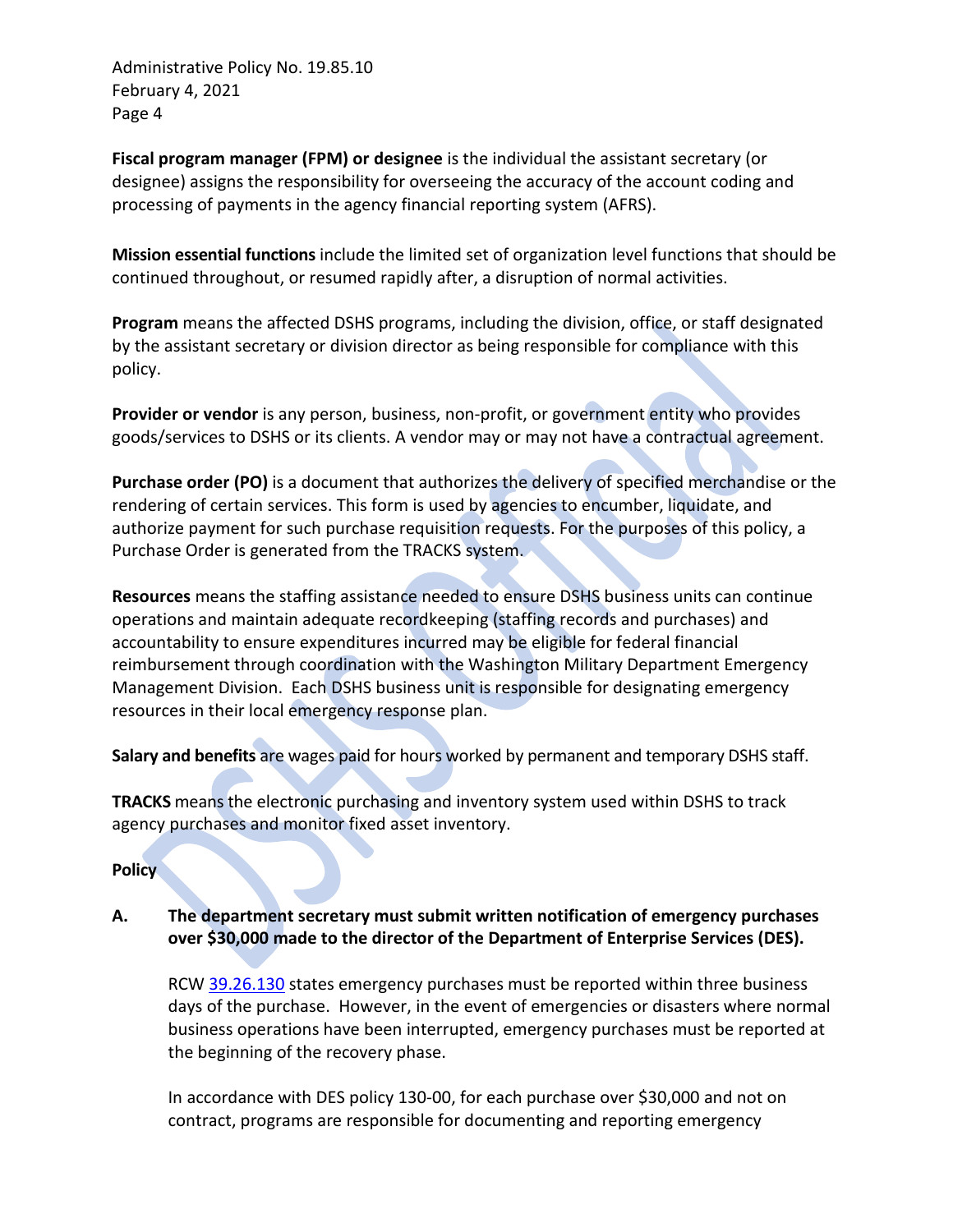> purchases to either the central purchasing unit (CPU) or central contracts & legal services (CCLS) for submittal to the sole source contracts database (SSCD).

- **B. Applying for/obtaining any FEMA or Stafford Act grants or funding associated with the emergency or disaster must be done by the Facilities, Finance, and Analytics Administration (FFAA).**
- *I. Responsibilities and Priorities*

## **A. FFAA accounting responsibilities**

- 1. The department chief financial officer, or designee, has oversight of all financial related functions at the department, that includes but is not limited to cost tracking and reimbursement requests related to the declared state of emergency or disaster.
- 2. The office of accounting services (OAS) serves as the financial liaison between the department, the Washington Military Department Emergency Management Division, and other external entities with regard to the documentation and allocation of funds during an emergency. OAS works with the various funding sources to ensure the department appropriately documents and allocates costs as needed.
- 3. OAS will assign unique account coding to track all emergency related expenditures**.**

# **B. Department accounting priorities**

- 1. When an emergency or disaster occurs and normal business operations are interrupted, staff should prioritize their financial work to support the areas listed below, in the following order:
	- a. State-run facilities that provide mission essential functions in residential facilities for clients 24 hours a day, seven days a week.
	- b. Programs that provide mission essential functions, contractors, and providers that support clients. Resources must be available for the local field offices to assist with the purchase and record keeping of items needed to assist clients.
	- c. Staff that process department payroll. Resources must be available to pay permanent and temporary staff, including any overtime.
- 2. Appointing authorities within each department program are responsible for ensuring that emergency plans address the priorities and the deployment of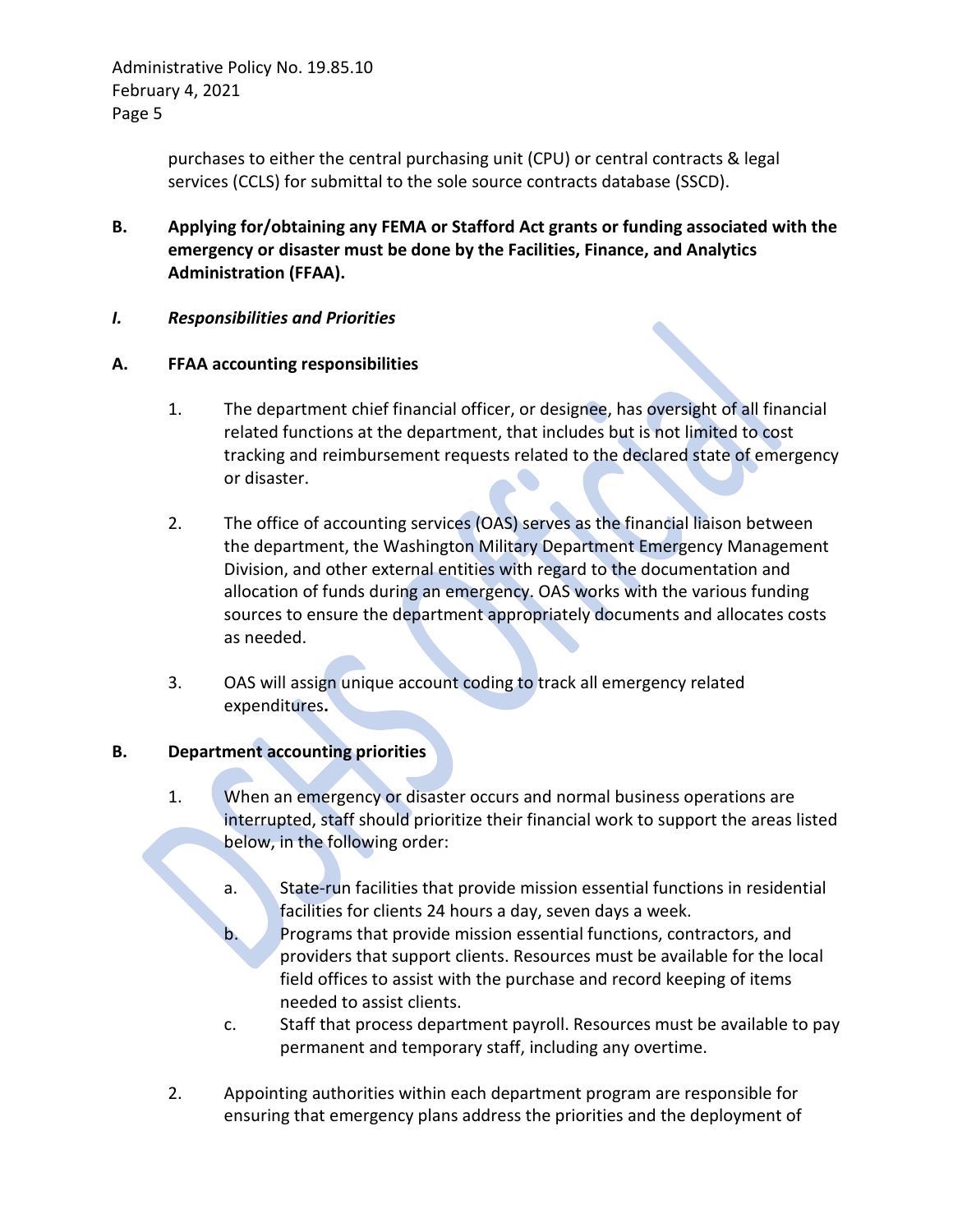accounting staff to meet the priorities listed above.

# *II. Accounting for expenditures during a state of emergency or disaster*

- **A. Authorizations for goods and services will depend on the following conditions:**
	- 1. If computers and TRACKS are available, the TRACKS system must be used to generate PO.
	- 2. If computers and TRACKS are not available, staff must receive authorization to make purchases from appropriate authority. Once TRACKS is available, staff will generate a PO in TRACKS with a note that prior authorization was obtained to make emergency purchases in an emergency situation.
- **B. Credit cards are the preferred method of payment to ensure timely tracking of emergency expenditures as they are identified at the time of credit card reconciliation.**
- **C. Staff who work during the state of emergency or disaster must track their time on the DSHS Personnel Activity Report (DSHS Form 03-437) or Time and Attendance Record (DSHS Form 03-458).**

This form is required to ensure that the department receives federal reimbursement for personnel costs.

# **D. The time recorded must include the total number of actual hours worked.**

The department follows the respective collective bargaining agreements and WACs regarding compensation for overtime hours worked during a declared state of emergency or disaster.

- *III. Public agency emergency declaration assistance*
- **A. If a federal emergency is declared and funding is authorized:** 
	- 1. The emergency management division (EMD) at the Washington Military Department will obtain all federal public assistance program funding.
	- 2. OAS will serve as the financial liaison between EMD and the department.

### **Procedures**

*I. Procedures to implement for emergency preparedness (prior to an emergency)*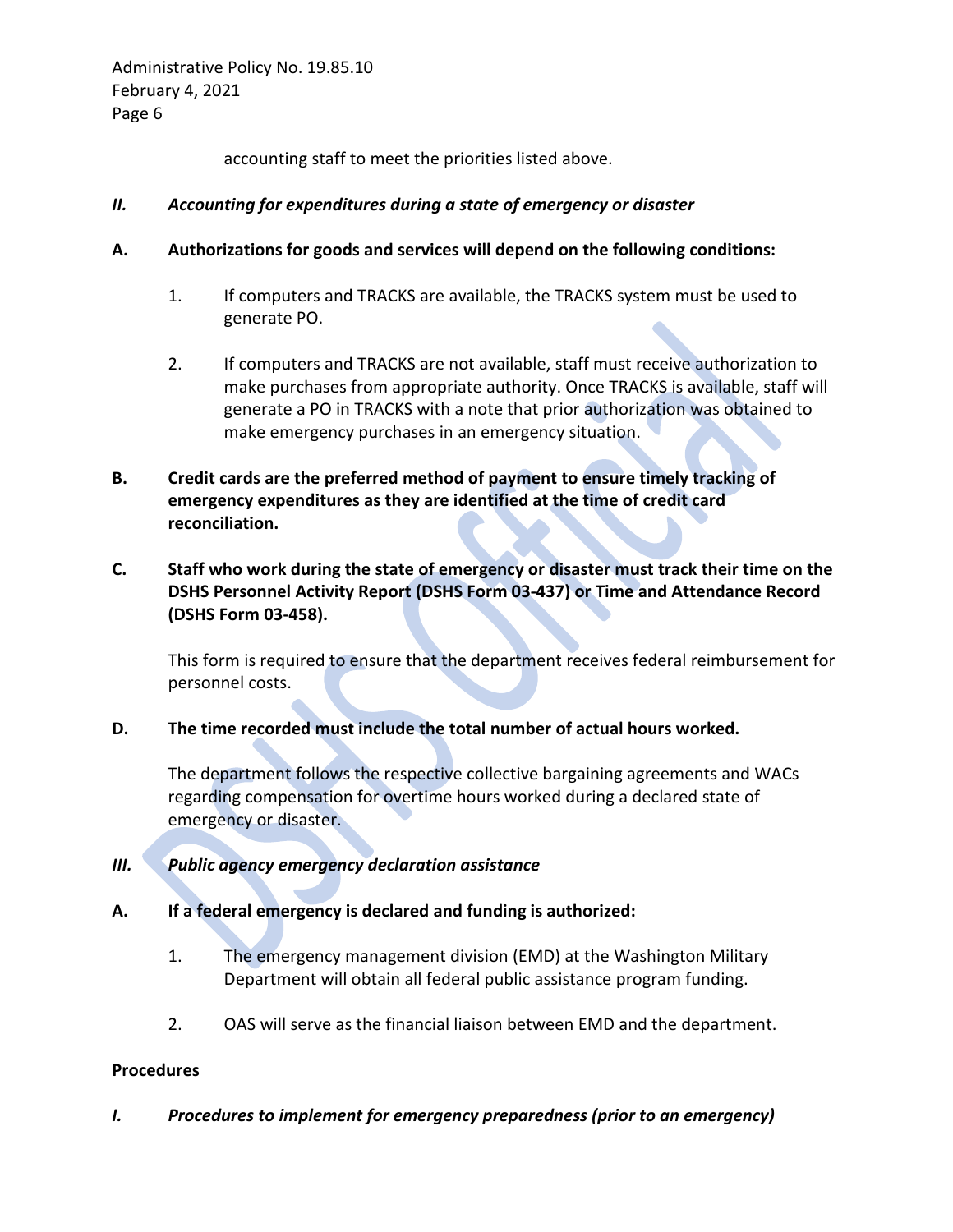## **A. Departmental divisions, offices, and institutions must:**

- 1. Ensure access to a credit card. If you need to obtain a credit card, refer to DSHS Administrative Policy 13.18.
- 2. Ensure emergency accounting packets are available at each location for each program. If not, visit the Emergency Management Services SharePoint to access the Emergency Packet List and print the items on the list.

## *II. Procedures to be followed in case of an emergency or disaster*

## **A. Authorizing emergency goods and services**

- 1. PO or credit card POs are required for all goods and services.
	- a. If computers and TRACKS are available, the TRACKS system must be used to generate PO or credit card POs.
	- b. If computers and TRACKS are not available, staff must receive authorization to make purchases from appropriate authority. Once TRACKS is available, staff will generate a PO in TRACKS with a note that prior authorization was obtained to make emergency purchases in an emergency situation.

# **B. Purchasing emergency goods and services**

All purchases made relating to an emergency must be documented.

- 1. Utilization of credit cards.
	- a. Retrieve the credit card from the secure location when needed for authorized emergency purchase.
	- b. The purchaser must comply with administrative policies and procedures found in 13.08, 13.18, and 13.19.
	- c. Return credit card and receipt to credit card custodian.
- 2. Utilization of TRACKS PO.
	- a. Provide the original PO to the vendor to obtain goods and/or services.
	- b. Obtain receipt or if not available, list items and dollar amount on paper PO.
	- c. Forward copies of PO and receipt to Fiscal. Fiscal will distribute copies:
		- i. The first copy is to reconcile payment.
			- ii. The second copy is to be sent to OAS for submittal to Federal Emergency Management Agency (FEMA).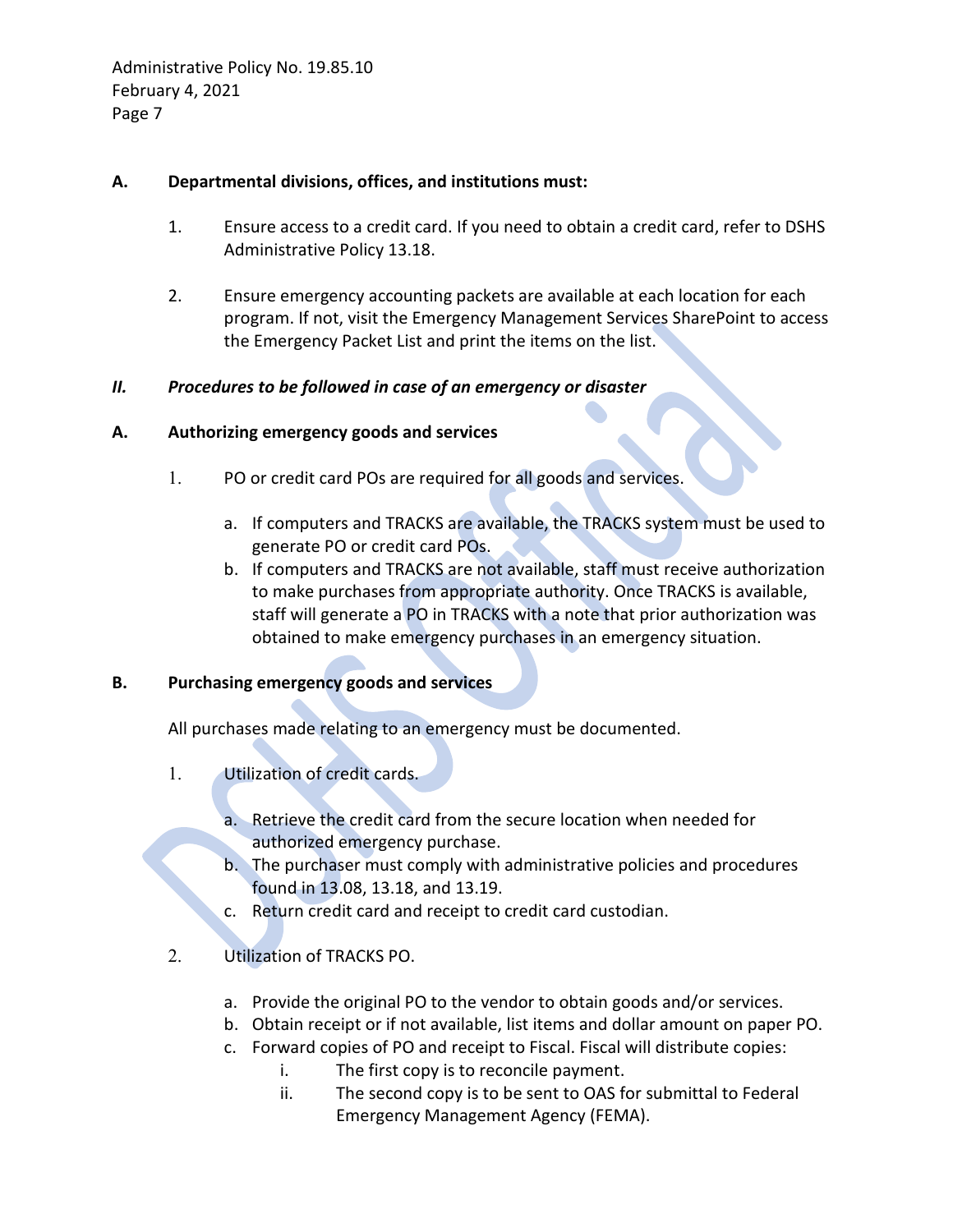iii. The third copy is to be attached to the emergency filing justification letter (see section E below) to the DSHS secretary for single purchases over \$30,000.

# **C. Time and Attendance**

Staff working must track their time related to the emergency.

- 1. Staff time worked during a declared state of emergency must be reported on the DSHS personnel activity report (DSHS form 03-437), DSHS time and attendance report (DSHS form 03-458), or DSHS leave tracker. These forms can be found in the Emergency Packet List. This includes all hours worked.
	- a. An individual's time spent working during their normal workweek while operating under a declared state of emergency is not eligible for Federal Emergency Management Agency (FEMA) reimbursement; however, all hours worked still must be recorded on the DSHS personnel activity report (DSHS form 03-437), DSHS time and attendance report (DSHS form 03-458), or DSHS leave tracker.
	- b. Staff must submit DSHS personnel activity report (DSHS Form 03-437), DSHS time and attendance report (DSHS form 03-458), overtime request and authorization form (DSHS form 03-423), or DSHS leave tracker to time and attendance, if applicable.
	- c. Time and attendance staff must forward the DSHS personnel activity report (DSHS form 03-437), overtime request and authorization form (DSHS form 03-423), and DSHS time and attendance report (DSHS Form 03-458) to the OAS chief.

### **D. Salary and Benefits**

- 1. OAS must follow the continuity of operations plan (COOP) during emergencies or disasters.
- 2. OAS chief or designee must transfer any eligible personnel charges to the line of coding established for FEMA reimbursement using a unique project code for the declared state of emergency or disaster each month. They must:
	- a. Allocate personnel costs to the original line of coding established for the position.
	- b. Code temporary staff, that have been hired specifically to assist with the declared state of emergency or disaster, directly to the emergency account coding.
	- c. Submit exchange hours to the Washington Military Department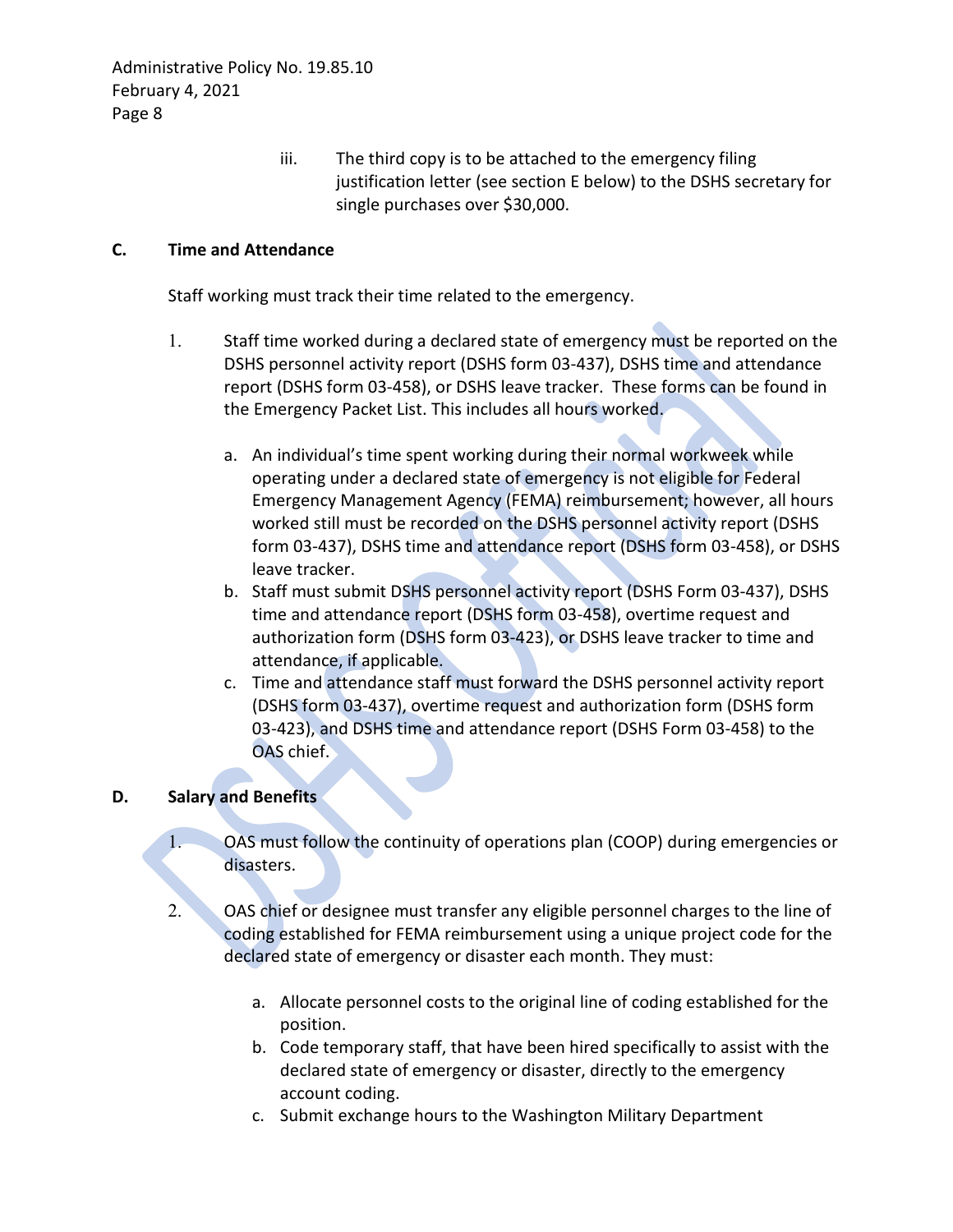> Emergency Management Division (EMD) along with a copy of the department's policy that outlines when an individual is entitled to earn exchange time during an emergency.

# **E. Submitting an emergency purchase over \$30,000**

- 1. Programs must initiate the emergency filing justification letters to the department secretary and DES director, complete the DES emergency filing justification form and submit the purchase order and supporting documentation to their assistant secretary for approval. Review the department central purchasing unit (CPU) SharePoint, [Purchases Exempt from Competition, Subject](http://one.dshs.wa.lcl/FS/OSS/CPU/Purchasing/Pages/PurchasesExemptfromCompetitionSoleSourceEmergencyPurchasesOver$10%2c000.aspx)  [3: Emergency Purchases over \\$30,000.](http://one.dshs.wa.lcl/FS/OSS/CPU/Purchasing/Pages/PurchasesExemptfromCompetitionSoleSourceEmergencyPurchasesOver$10%2c000.aspx)
- 2. Once approved, the program must forward the letters and filing justification and any supporting documentation to the department secretary for approval.
- 3. Once approved by the department secretary, the secretary will forward the letter, form and supporting documentation to the DES director and CPU will initiate the filing to DES through the sole source contracting database (SSCD).
- 4. CPU will forward a copy of the signed form and supporting documentation to the OAS chief.
- **F. A unique code will be established to identify the emergency/disaster expenditures** 
	- 1. OAS establishes a unique project code for each emergency or disaster and notifies department programs of the code assigned.

# **G. Fiscal program managers must:**

- 1. Review and approve or deny payments according to the standard procedures.
- 2. Review, verify, and/or assign emergency or disaster account coding.
- 3. Gather and submit all cost related documentation to OAS when requested.

# **H. Obtaining federally declared state of emergency or disaster reimbursement**

1. OAS collects, tracks, and summarizes all costs related to the emergency or disaster.

After the emergency or disaster is over, OAS will close out the expenses: